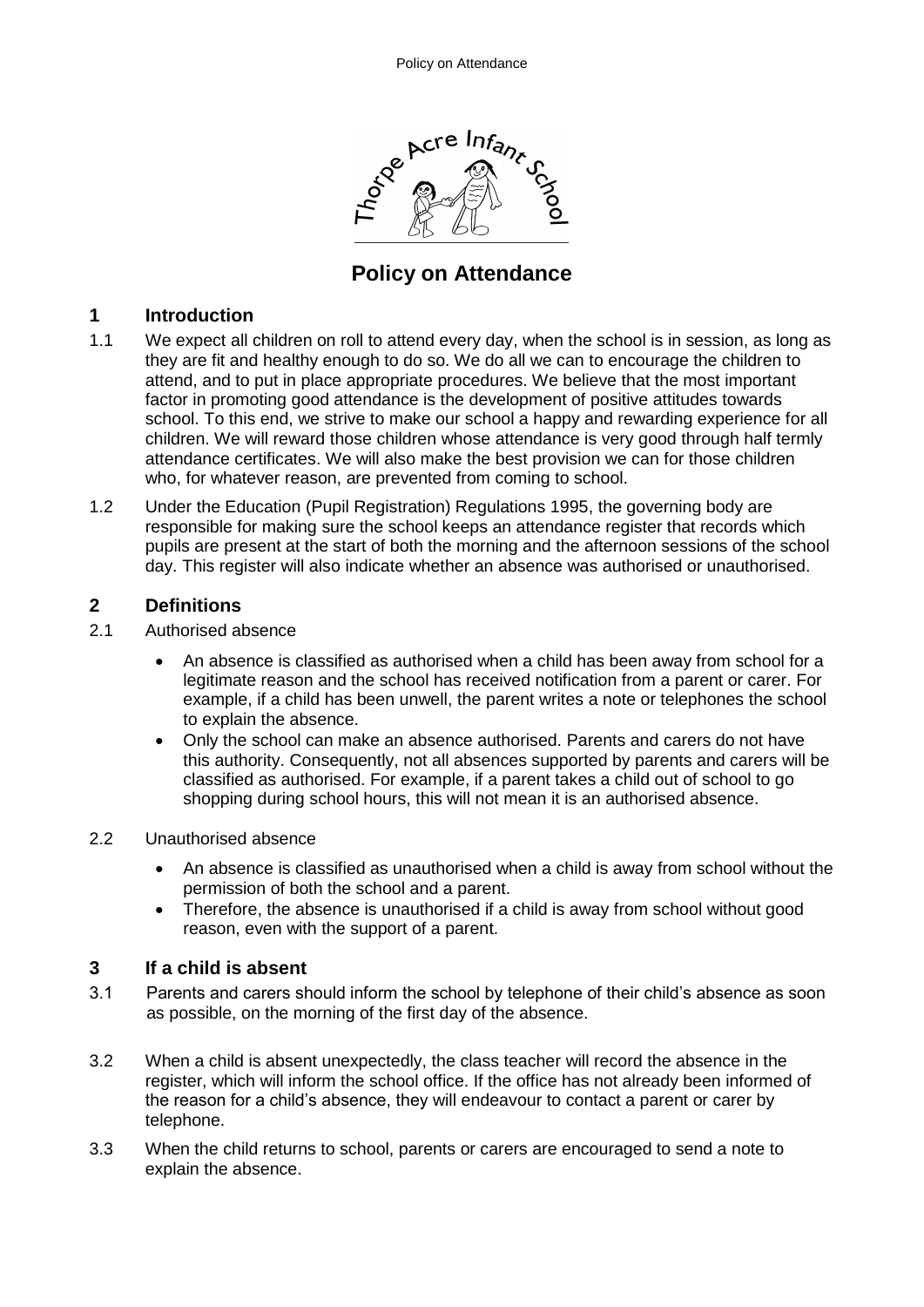- 3.4 A note may be sent to the school prior to the day of absence, e.g. if a child has a medical appointment.
- 3.5 If there is any doubt about the whereabouts of a child, the class teacher should take immediate action by notifying the school office. The school will then be in contact straight away with the parent or carer, in order to check on the safety of the child.

## **4 Requests for leave of absence**

- 4.1 We believe that children need to be in school for all sessions, so that they can make the most progress possible. However, we do understand that there are exceptional circumstances under which a parent may legitimately request leave of absence for a child, e.g. a very special event or a family crisis. We expect parents and carers to contact the school and request the leave of absence on the official school form. The Headteacher will respond to the request as soon as possible
- 4.2 The Governing Body does not authorise any requests for family holidays during term time. Holidays taken without permission will be recorded as 'unauthorised absence'. Governors are sympathetic to the financial pressures on many families but feel that a child's education should be the priority at all times

# **5 Long-term absence**

- 5.1 When children have an illness that means they will be away from school for over five days, the school will do all it can to send material home, so that they can keep up with their school work.
- 5.2 If the absence is likely to continue for an extended period, or be a repetitive absence, the school will contact the support services, so that arrangements can be made for the child to be given some tuition outside school.

#### **6 Repeated unauthorised absences**

- 6.1 The school will contact the parent or guardian of any child who has an unauthorised absence. If a child has a repeated number of unauthorised absences, the parents or carers will be asked to visit the school and discuss the problem. If the situation does not improve, the school will then contact the LA Educational Welfare Officer, who will visit the home and seek to ensure that the parents or carers understand the seriousness of the situation.
- 6.2 The governors, supported by the LA, reserve the right to consider taking legal action against any parents or carers who repeatedly fail to accept their responsibility for sending their children to school on a regular basis.

#### **7 Lateness and punctuality**

- 7.1 Children are expected to arrive punctually, ready to line up on the playground at **8.45am.** The school gate is locked from 8.55am and any children arriving after this time must enter school through the main entrance and be 'signed in' by a parent/carer.
- 7.2 Registers close at **8.55** and children arriving after this time will be marked as 'Late' on the class register
- 7.3 Parents/Carers of children who are persistently late will be contacted by the Headteacher and will be asked to address the problem

# **8 Rewards for good attendance**

8.1 All the children who have excellent attendance in any half term will receive a certificate. These are gold (100% attendance), silver (97- 99.9% attendance) and bronze (94-96.9% attendance). There are also special certificates for outstanding attendance (100%) for the whole school year. These are presented in our achievement assembly at the end of term.